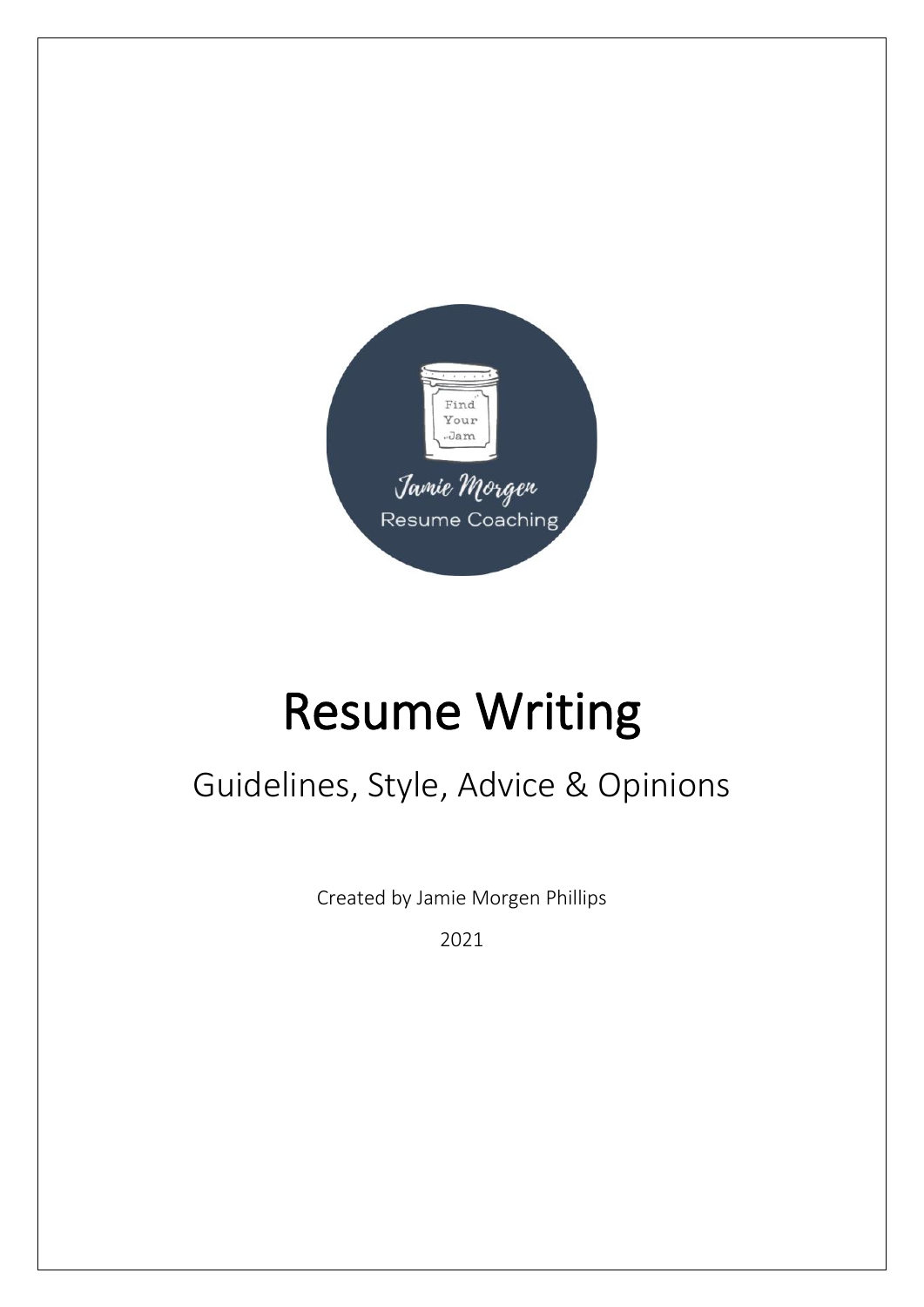### Contents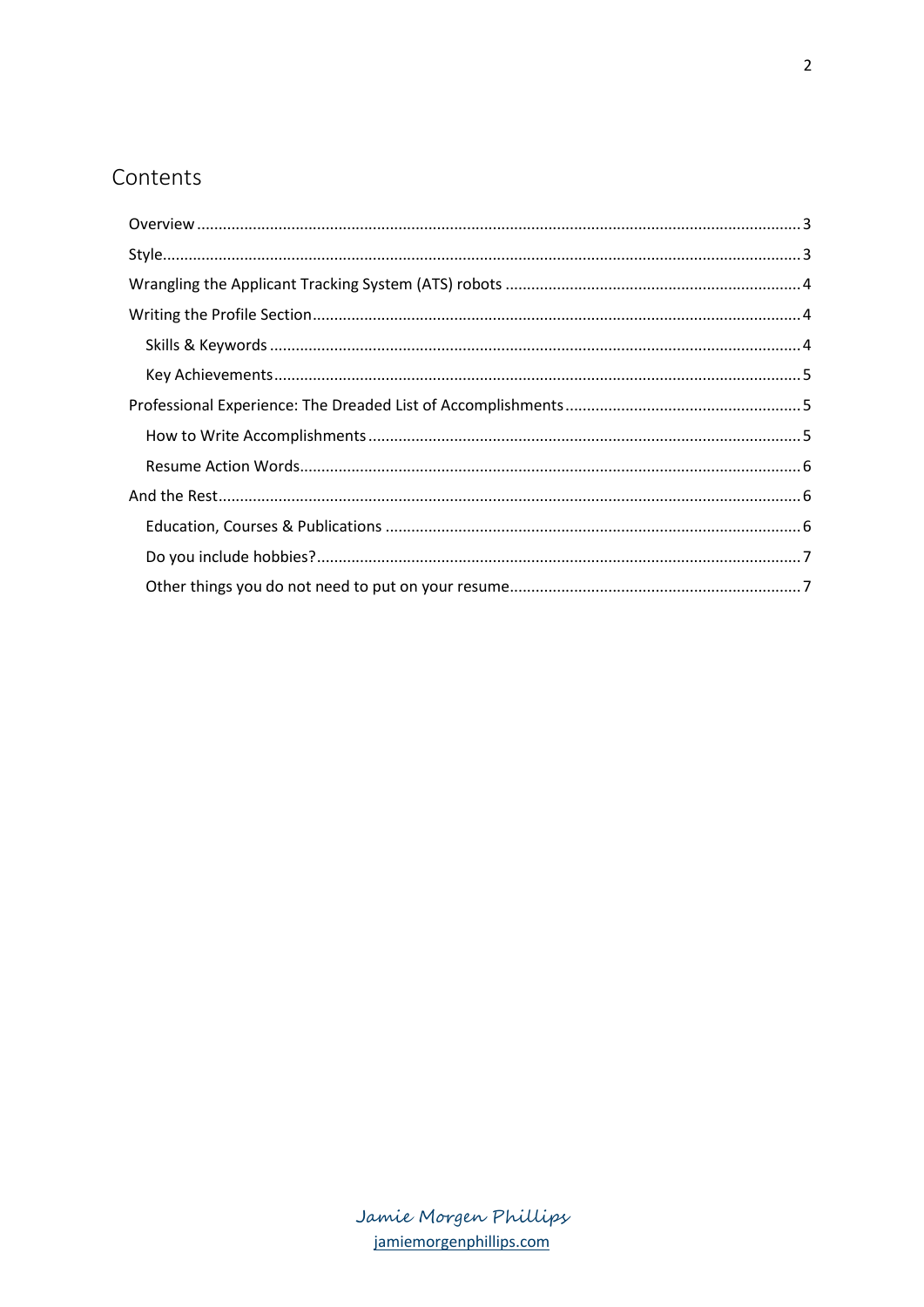#### <span id="page-2-0"></span>Overview

Anything I say here is to enhance your current resume. You're the expert on you – feel free to take whatever advice you like and leave whatever you don't.

Resume conventions have changed a lot over the years – they seem to be changing all the time! People all have different preferences, and while there are current trends, there are no hard and fast rules.

The current guideline is to write your resume as a concise marketing document of no more than two pages tailored to the role you're applying for. You don't have to write down every single thing you've ever done. Instead, it should only include the things that support your candidacy. Focus on your accomplishments instead of listing your responsibilities.

*Tip:* Create a "master" resume with all of your jobs, volunteer work and every responsibility and achievement written out. Then, when tailoring your resume for a specific type of job, you can pull out the relevant bits.

Aside from the universal "no typos!" edict, everyone has a different opinion on how a resume should look and be written. This means that job seekers have to use what they know about their industry and their discretion to decide which conventions they want to follow. Think about the type of document you would like to receive if you were hiring for this role and go from there.

Ultimately, unless the hiring manager is a real stickler (and who wants to work for one of those!), you are not going to get marked down for having too small margins or using the wrong font. They are judging you primarily on the content.

The most important thing to do is to follow the application instructions *exactly*.

<span id="page-2-1"></span>Style

As someone who has read thousands of resumes, I think the style of your resume should be centered around making it easy on the person reading it. That person really wants your resume to go in the Yes pile. Your job is to make it as easy as possible for them to get the information they need so they can put you in the Yes pile. And they want their eyes not to hurt! You will win points with this person if your resume is nice to read and doesn't make them squint and strain. Simplicity is the name of the game.

Things to do to make your resume simple:

- Use a common font. Fancier fonts might not look the same on another computer, so it's best to stick to the basics. Calibri is the current standard and easy on the eyes. Other good ones are Cambria, Georgia & Verdana.
- 11 point font
- Stick to black font colour
- Use bold sparingly and skip the underlines & italics
- Lots of white space
- No long, bulky paragraphs; bullet points are your friend
- Clear headings
- The dates are easy to find use month & year.

3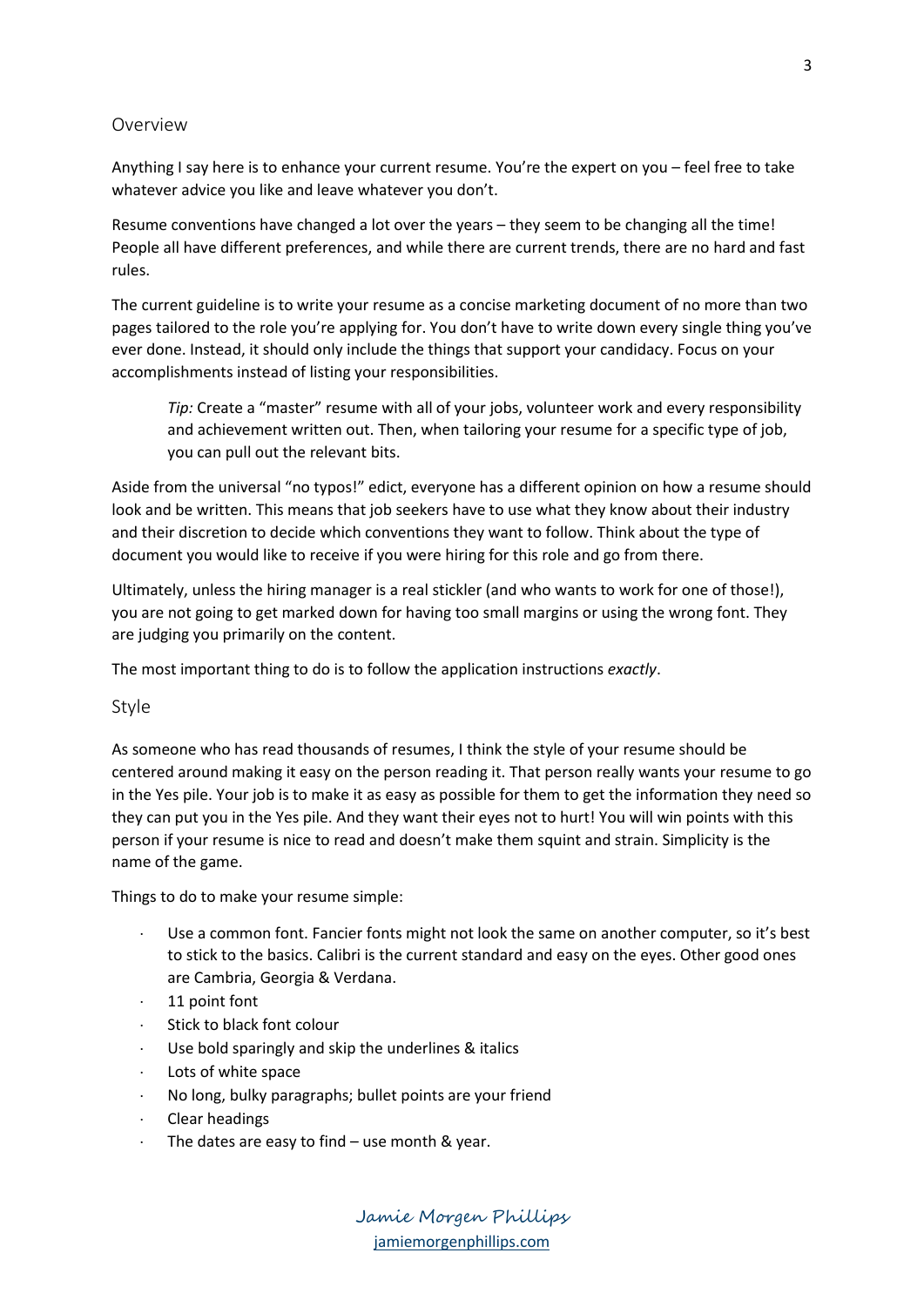#### <span id="page-3-0"></span>Wrangling the Applicant Tracking System (ATS) robots

Keywords are key (ha) for both robot and human resume readers. The right keywords will help your resume be filtered into the candidate pool and will make it searchable in the database for future roles.

- Pull out the main keywords from the job spec and put them into your resume once in the profile and once in the work history section. Use the exact wording from the job spec. The main keywords will be the 2-4 terms that sum up the job requirements best.
- Keep your template and design as simple as possible. Tables, graphics, columns  $-$  anything remotely fancy will get garbled.
- Test what your resume will look like after it's been parsed into the ATS: save and open your document as a plain text file. Then you can make any changes to make sure nothing goes wonky.
- Use both long-form and acronym versions of keywords, e.g., "Master of Business Administration (MBA)" or "Non-profit organisation (NGO)."
- Don't use headers or footers
- Use traditional fonts
- Use standard headings, i.e., Profile, Work/Professional Experience, Volunteer Experience, Education.
- Don't load your resume with keywords out of context. You might get through the ATS that way, but not the human. The robots aren't good enough to do all of the resume sorting – a human *will* read your resume.

#### <span id="page-3-1"></span>Writing the Profile Section

Your profile is a 30-second "elevator pitch" where you sum up your experience and expertise as though you only had 30 seconds to explain to someone what you do - and get them to ask you for more. It should be about 3-4 lines in paragraph or bullet point format.

You also want to tailor this section to the role you're applying to by addressing the main qualifications. It should show the hiring manager *how* you're qualified for the role.

*E.g.,* Systems/Operations & Finance Director with five years of strategic leadership experience. Expertise in designing and implementing operational strategies to deliver costeffective country programmes and optimise donor funding.

#### <span id="page-3-2"></span>Skills & Keywords

A skills section is entirely optional. Personally, I tend towards not having one. You only really need a profile section before getting into your professional experience. Anything else is extra and should only be included if it really strengthens your candidacy.

It's important to have keywords from the job spec in your resume. If it goes through an ATS, the keywords will be picked up. However, if they are only listed in a skills section with no context, they are likely to be disregarded by the human reading your resume, especially if the list is long.

It's much more effective if you choose a few main keywords from the job spec and use them in a sentence no more than twice in the whole resume. The rule of thumb is once in the profile and once in the body.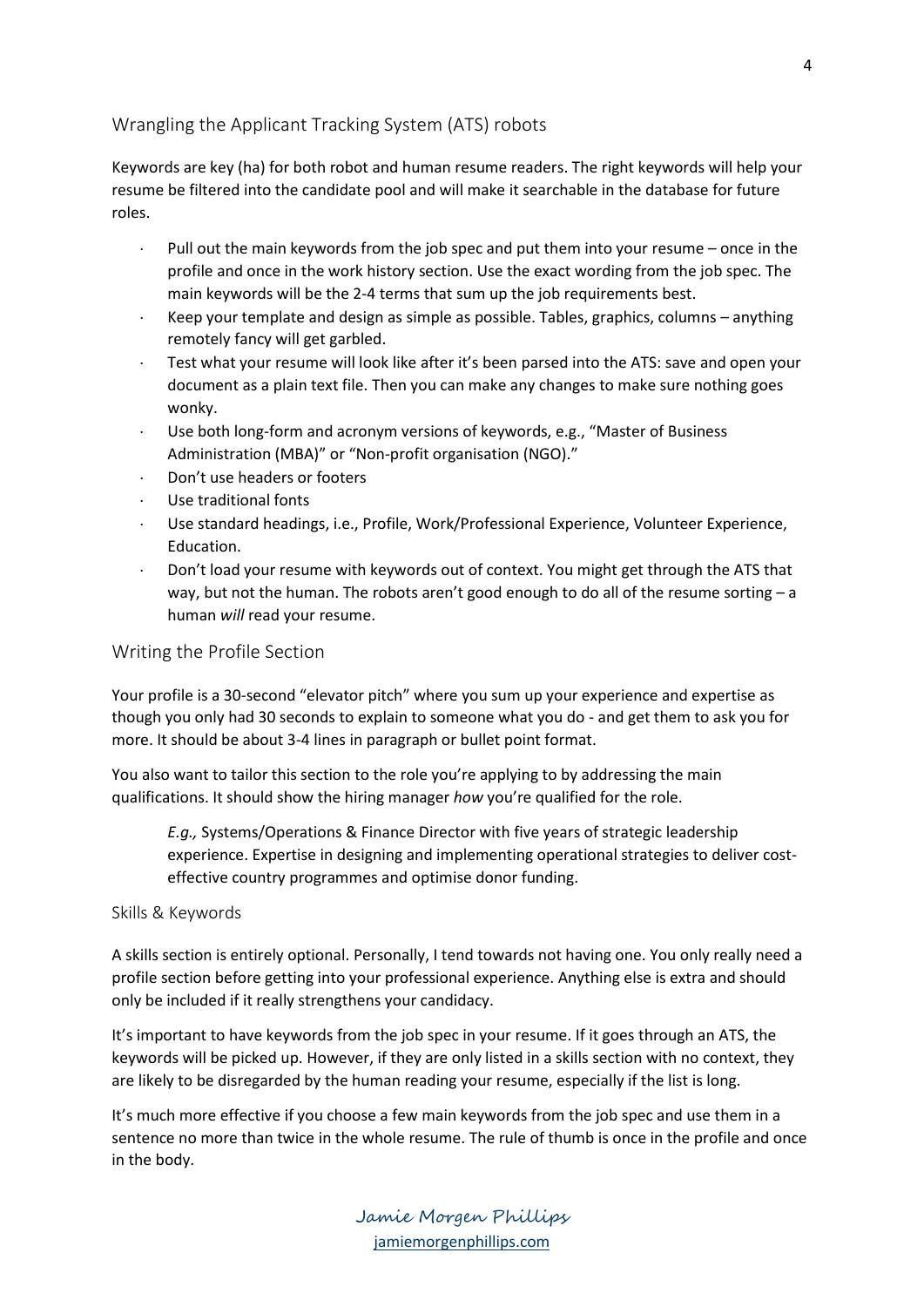If you do decide to have a skills section, keep it short (3-6 bullet points) and only include the "hard" skills that are provable, directly relevant to the role you're applying for, and not likely to come up organically in the rest of the resume. You can use a separate section and heading or write them as bullet points after your profile paragraph.

Examples of things to include in your skills section:

- Languages you speak
- Credentials you have
- $\cdot$  Software you know how to use well
- Right to work/visa
- Countries you've worked in
- Any specific technical skills required by the role

#### <span id="page-4-0"></span>Key Achievements

This section is also a bonus and totally optional. It is a good way to highlight your main, relevant to the role achievements, and make sure the reader sees it.

Highlight 2-3 of your most impressive accomplishments that are directly relevant to the main criteria of the job spec. Keep it brief. Give them just enough to spark their curiosity – make them want to bring you in for an interview to ask you about it.

#### <span id="page-4-1"></span>Professional Experience: The Dreaded List of Accomplishments

For each role over the last 10-15 years of your career, write around six bullet points outlining your major achievements at each role. Write only the bare bones of the information – keep it short and punchy. Your resume is meant to summarise your career and top accomplishments and show how you meet the role criteria. Your cover letter is where you expand and contextualise.

#### <span id="page-4-2"></span>How to Write Accomplishments

The key to writing achievements is to strike a balance between specific and brief. For instance, instead of saying "experience managing teams," write about something impressive your team did under your leadership. What projects was your team working on? What did your team accomplish? What organisational goals did you reach? What challenges did you triumph over? Did you do something different that had a positive impact?

- Show the *results* of something you worked on, i.e., what happened after you did the thing? If you have any relevant quantitative & qualitative data, so much the better. For example
	- Increased donor contributions by 75%
	- Implemented [specific] change in hiring strategy that led to a decrease in staff turnover.
- Put the most important and relevant bullet points at the top, so if the person is just skimming, as they will do on the first read, you catch their attention right away. All the points should be relevant to the role, but the top bullet points should correspond with the top criteria in the job spec.
- Give the reader a sense of *how* you performed at the job and what you're like to work with.
- Don't be afraid to brag a little!
	- What are you really good at?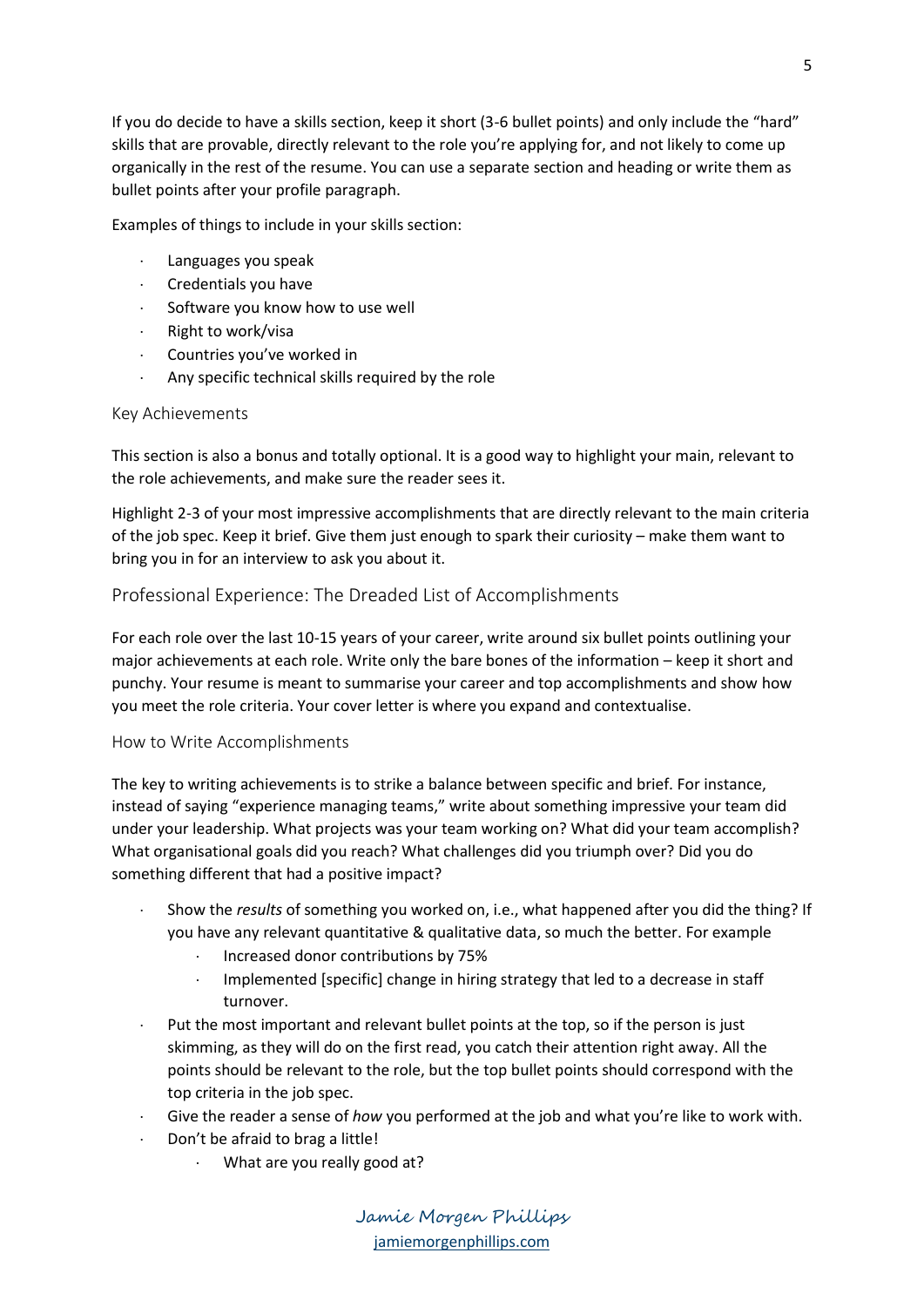- Where have you excelled?
- What are you the proudest of?
- What positive feedback have you gotten from your colleagues, bosses, donors, clients, vendors, etc?
- Have you won any awards or received any commendations?
- Have you been promoted? Why?
- Tailor your resume: choose the accomplishments that explain how you meet the job criteria.
- Ditch passive language like "experience in" and "responsible for" and use action words.

Many of us really struggle with this part, and for good reason: it's hard. It's a thousand times easier for me to tell you to go ahead and brag a little than it is to actually do it. I'm terrible at it myself!

Bragging is actually the wrong word; it has too many negative connotations. And of course, you don't want to misrepresent yourself, exaggerate, or come across like you're full of yourself. It's really important for your resume to be in your own words and style.

Try thinking of it as though you are describing yourself in the same way that you would recommend a trusted colleague to a prospective manager. Tell them what they need to know to determine if yours is the skillset and approach they are looking for. That's the goal here - to see whether there's a good match between you and the role.

#### <span id="page-5-0"></span>Resume Action Words

**Technical Skills:** Adapted, Applied, Assembled, Built, Conducted, Configured, Designed, Developed, Diagnosed, Engineered, Implemented, Installed, Maintained, Operated, Performed, Planned, Provided, Remodeling, Solved, Standardized, Upgraded

**Consulting Skills:** Advised, Aided, Analyzed, Clarified, Coached, Contributed, Consulted, Demonstrated, Educated, Evaluated, Facilitated, Guided, Informed, Instilled, Persuaded, Planned, Recommended, Resolved, Simplified, Supported, Taught, Trained, Volunteered

**Leadership:** Acted, Administered, Aligned, Analyzed, Appointed, Approved, Assigned, Assisted, Attained, Chaired, Coordinated, Decided, Delegated, Directed, Established, Led, Managed, Mentored, Motivated, Organized, Oversaw, Planned, Prioritized, Reviewed, Supervised

**Communication:** Arranged, Authored, Collaborated, Communicated, Consulted, Corresponded, Defined, Drafted, Edited, Explained, Interpreted, Interviewed, Joined, Negotiated, Recommended, Reported, Responded, Translated, Wrote

#### <span id="page-5-1"></span>And the Rest

<span id="page-5-2"></span>Education, Courses & Publications

- List from most recent, degree obtained, institution, date graduated or projected graduation date.
- Include any awards, honours, scholarships.
- Unless you're a very recent grad and it's really impressive, no need to include your GPA.
- Select which courses, training, workshops, credentials are relevant to the role and list as simple as possible. Don't make it a long list; include only a handful of the most recent and/or most applicable.
- Publications can be listed here or in a separate document if there are a lot of them.

6